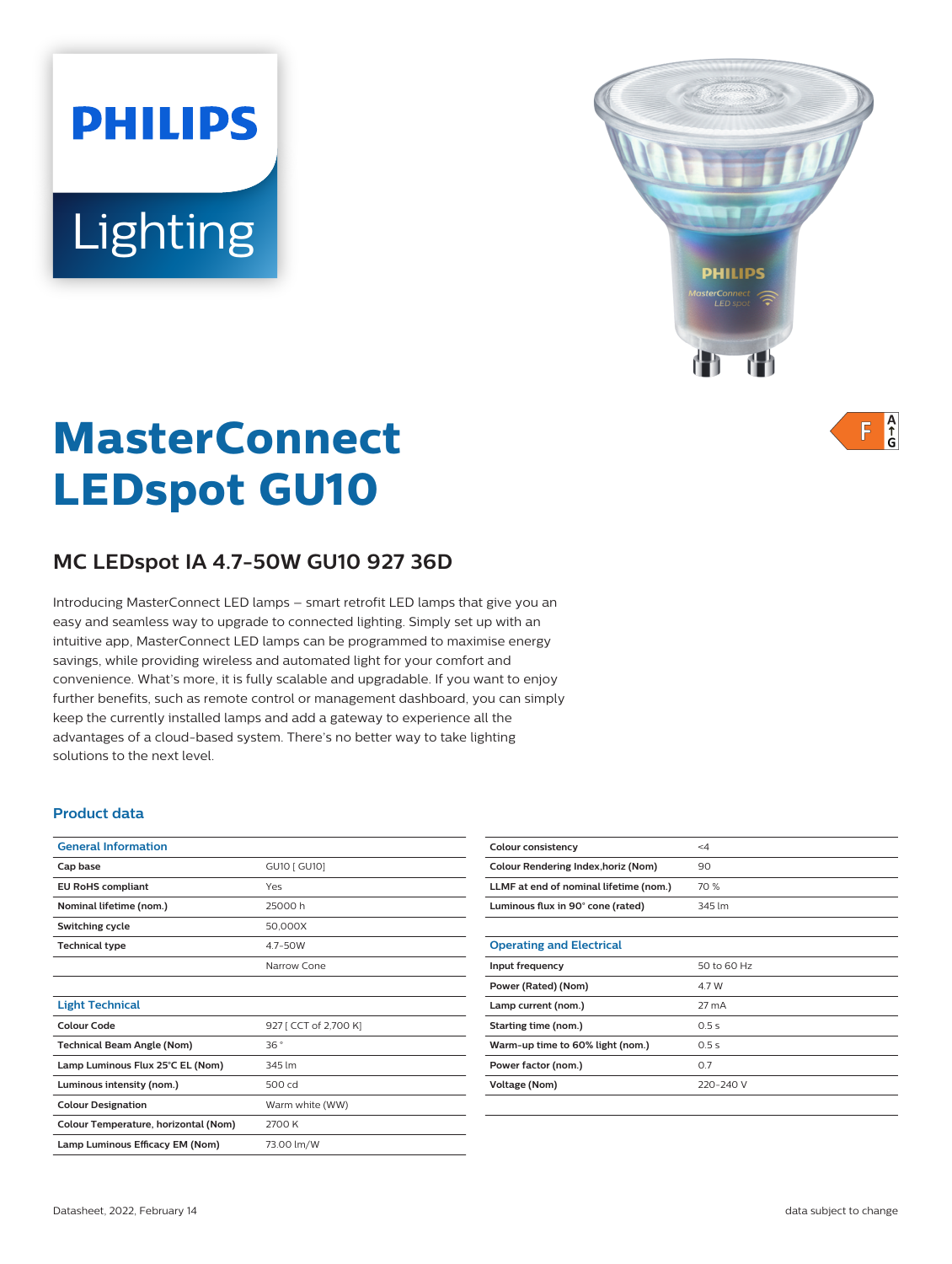## **MasterConnect LEDspot GU10**

| <b>Temperature</b>              |                     |  |
|---------------------------------|---------------------|--|
| T-Case maximum (nom.)           | 85 °C               |  |
|                                 |                     |  |
| <b>Controls and Dimming</b>     |                     |  |
| <b>Dimmable</b>                 | Wireless Dim        |  |
|                                 |                     |  |
| <b>Mechanical and Housing</b>   |                     |  |
| <b>Lamp Finish</b>              | Frosted             |  |
| <b>Bulb material</b>            | Plastic             |  |
| Product length                  | 100 mm              |  |
| <b>Bulb shape</b>               | PAR16 [ PAR 2 inch] |  |
|                                 |                     |  |
| <b>Approval and Application</b> |                     |  |
| <b>Energy Efficiency Class</b>  | F                   |  |
| Energy-saving product           | Yes                 |  |

| Approval marks                     | RoHS compliance                    |  |  |
|------------------------------------|------------------------------------|--|--|
| Energy consumption kWh/1,000 hours | 5 kWh                              |  |  |
|                                    | 387343                             |  |  |
|                                    |                                    |  |  |
| <b>Product Data</b>                |                                    |  |  |
| Full product code                  | 871869969392300                    |  |  |
| Order product name                 | MC LEDspot IA 4.7-50W GU10 927 36D |  |  |
| EAN/UPC - product                  | 8718699693923                      |  |  |
| Order code                         | 929002253702                       |  |  |
| SAP numerator - quantity per pack  | 1                                  |  |  |
| Numerator - packs per outer box    | 10                                 |  |  |
| <b>SAP</b> material                | 929002253702                       |  |  |
| SAP net weight (piece)             | $0.052$ kg                         |  |  |

#### **Dimensional drawing**



| Product |                                    |             |  |
|---------|------------------------------------|-------------|--|
|         | MC LEDspot IA 4.7-50W GU10 927 36D | 50 mm 54 mm |  |
|         |                                    |             |  |

**MC LEDspot IA 4.7-50W GU10 927 36D**

#### **Photometric data**





**MasterConnect LEDspot 4,7W PAR16 GU10 927 36D MasterConnect LEDspot 4,7W PAR16 GU10 927 36D**